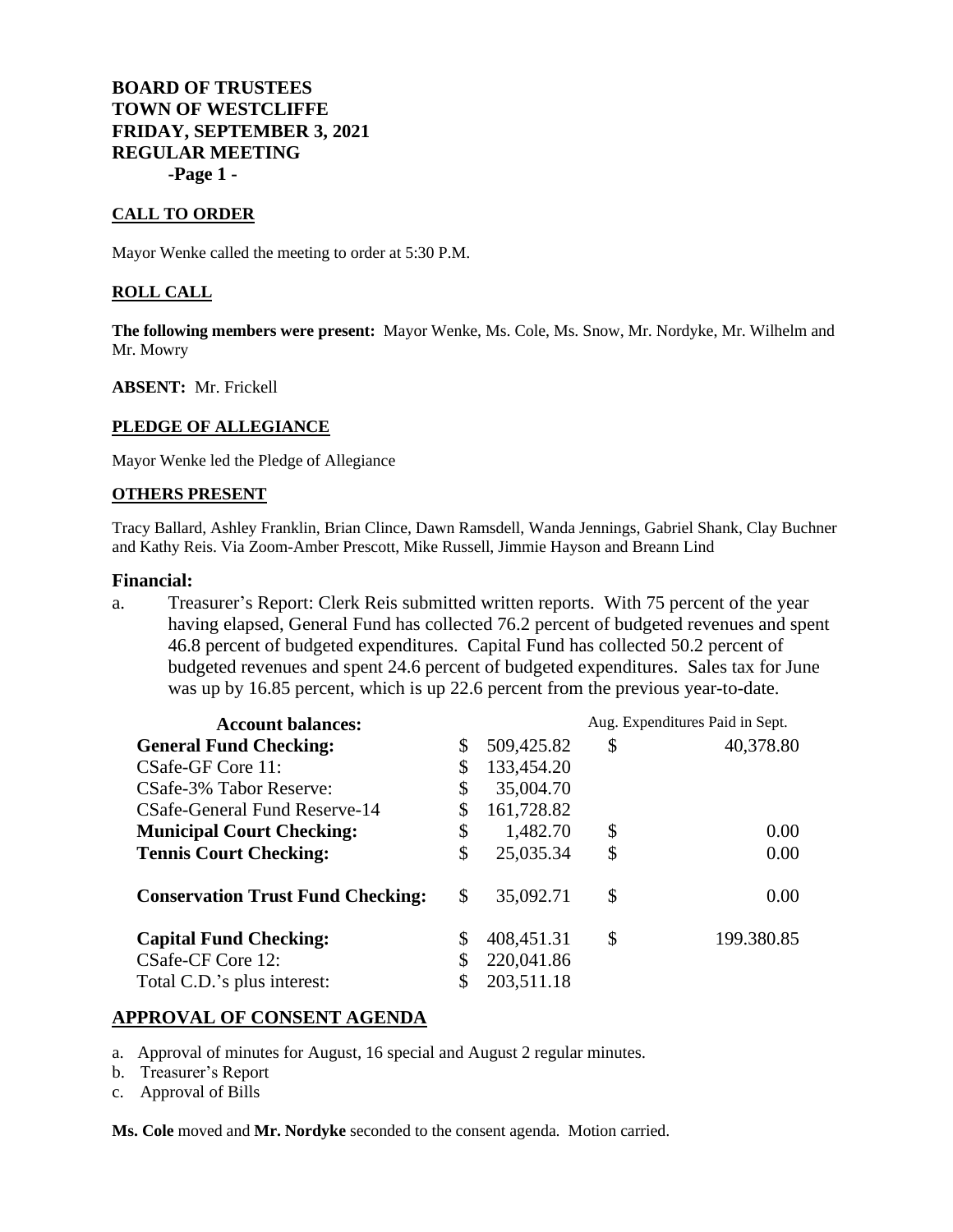**BOARD OF TRUSTEES TOWN OF WESTCLIFFE FRIDAY, SEPTEMBER 3, 2021 REGULAR MEETING -Page 2 -**

#### **OLD BUSINESS**

None

### **NEW BUSINESS**

### **a. Presentation SEH Design Build, Inc.**

Amber Prescott-Director of SEH Design Build, Mike Russell and Jimmie Hayson presented information regarding their company. They are a full scope architectural, engineering and design build services. Mike Russell stated they also do on call planning for small communities, such as comprehensive plans, land use codes and any type of development standards. Jimmie Hayson focuses on the civil engineering; they also offer architectural construction management.

## **b. Consideration of contracting with Branding with Bre for a communications plan.**

Bre does communication plans for municipalities. She stated she could help the Town develop a custom communications plan to implement and ensure it is working for us. This would be to communicate internally and most importantly externally. That can include website management and social media. It is a monthly process to make sure there is constant and clear communication to the citizens and residents. It also includes involvement with the community.

The question came up if she could train the staff. Bre responded that she could do that.

There was concern about the cost. Bre said it can be month to month, if it doesn't work out, the Town or herself could end the agreement. The fee is \$1,400 per month.

The Clerk was asked if she felt she needed the help. The part she stated she is lacking is responding to citizens on Facebook. Bre would monitor all social media accounts and assist us in responding to the concerns. Bre also explained the first month is onboarding and start working on the next month's content. You would see anything happening until the second month.

After further discussion the board asked Bre if she could bid on the specific services, we need help with and incorporate training and possibly the elected officials. Bre stated she can quote on per project. She will need information from the board as what is needed in writing prior to moving forward.

After further discussion the board consensus was to put this out to bid. The Clerk said it the RFP could be put out on the CML and Town website as well as locally.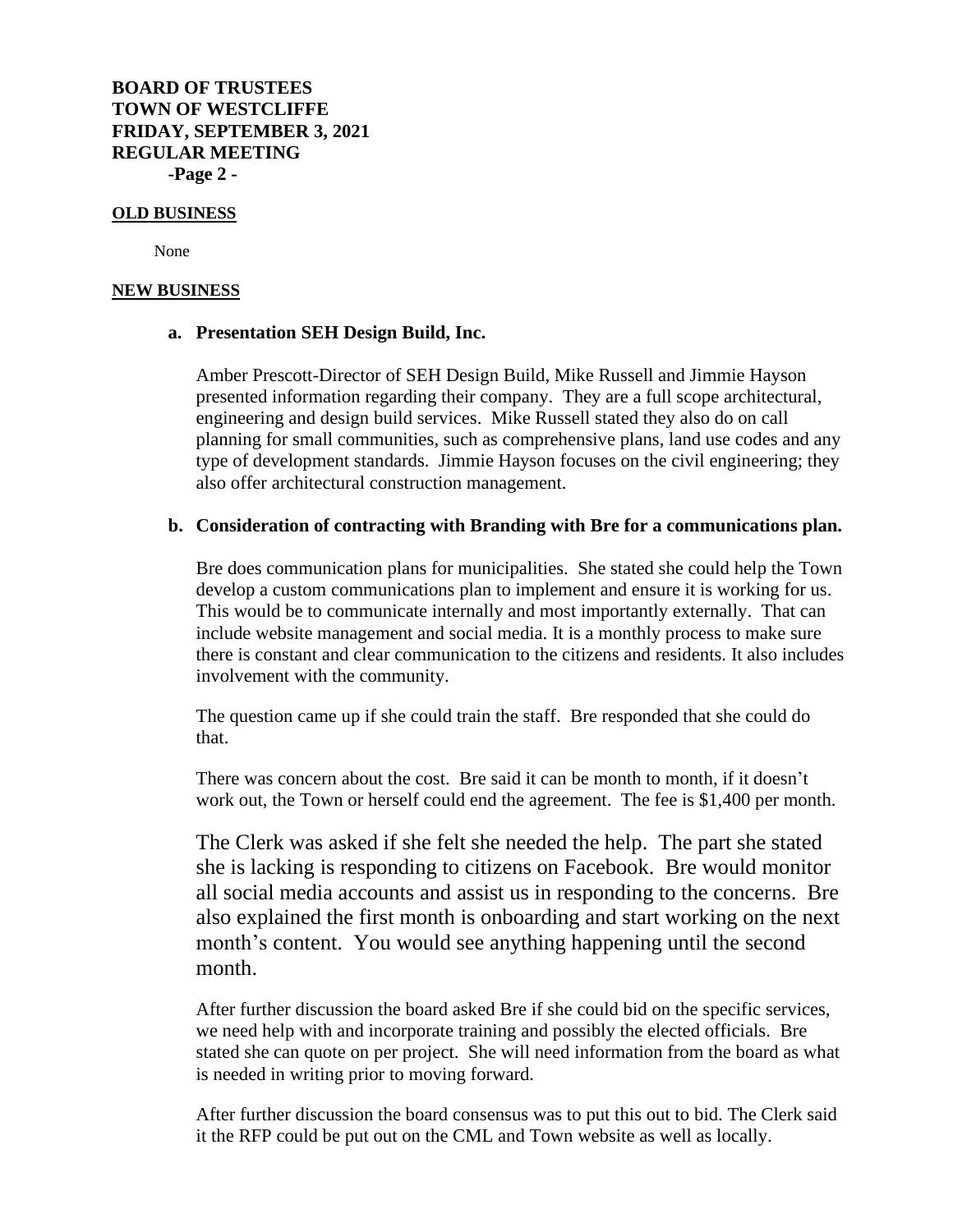### **NEW BUSINESS CONTINUED**

# **c. Consideration of request to amend Title 6, Chapter 6-Possession of Alcoholic Beverages-Brian Clince.**

Mr. Clince proposed the idea of having block parties that allows alcohol and not required to have a Special Event Liquor permit or insurance for invited list of guests. He asked the Town Board to repeal the Open Container ordinance. This is an obstacle for having small group events.

Step one would be to repeal the Open Container ordinance being in line with what Governor Polis is trying to do. He also reported there many cities that don't have open container policies and are very hard to find. Steamboat doesn't have one in their Parks, Salida doesn't in their parks or public right of ways.

Mr. Clince would like to see this all across the Town of Westcliffe. There needs to be a way to cut the red tape. He talked to Sheriff Byerly and was told there were zero public intoxication arrests in our community since he has been sheriff. There are plenty of other avenues such as public nuisance to address poor behavior.

Mr. Clince would like a citizen to be able to buy a beer at a restaurant and walk down to the park, sit and enjoy or drink it on the sidewalk. He also stated he is only referring to public areas, not in vehicles. One of his thoughts was to suspend it for the same time as Governor Polis has to give time to see if there are problems and if there aren't any problems, maybe it could be repealed.

Concerns were brought up with the Towns liability if someone drinking were to fall and get hurt.

The rules were suspended due to COVID to help the restaurants and there isn't a time limit that he could find.

Mr. Clince said we can look at state regulations and do a little bit more. The parks are Town public right of way and alcohol isn't allowed in the parks.

Mr. Clince suggested he would be willing to do a ballot initiative to let the voters decide at the April election.

After further discussion the board decided asked the attorney to research this for the October agenda.

# **d. Consideration of request to approve a Street Closure for a Hero's March-September 11th -Dawn Ramsdell.**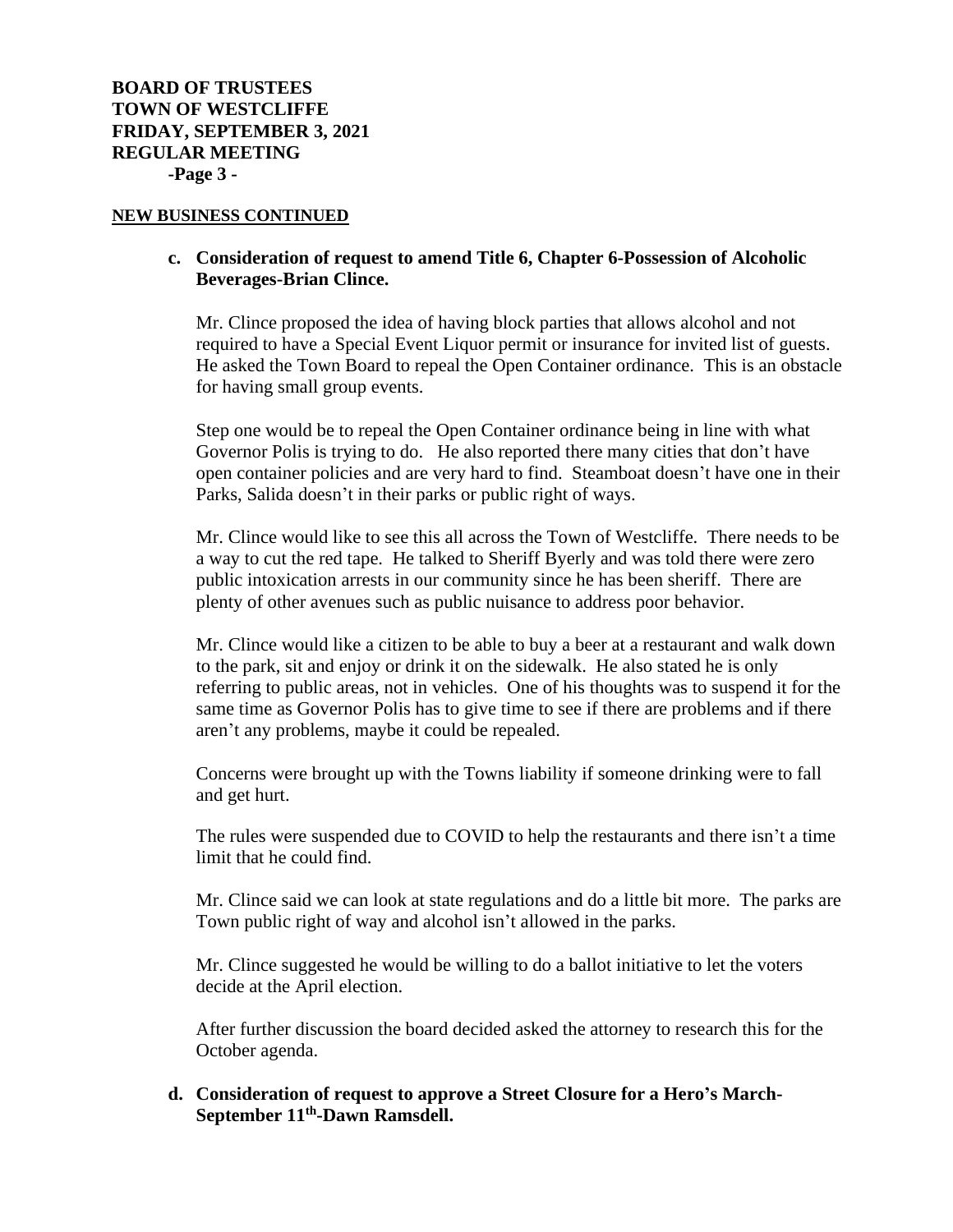### **NEW BUSINESS CONTINUED**

Dawn Ramsdell explained the event will start at the Conoco in Silver Cliff and proceed down Main Street to the Bluff from 5:00 to 5:30.

Deputy Clerk Jennings explained that they did not apply for the Street Closure 45 days before the event and there for is required to come before the board for consideration. She also reported they are in the process of acquiring the proper insurance. The Board of Trustees agreed the staff can approve the event after the proper insurance has been provided. The board supports the event, but policies need to be followed.

# **e. Consideration of request to approve Ord. 6-2021 amending Title 1, Chapter 1, Town Seal and Rules of Order.**

This is to allow the regular meeting to be change to the third Monday of the month.

**ACTION: Ms. Snow** moved and **Ms. Cole** seconded to approve Ord. 6-2021 amending Title 1, Chapter 1, Town Seal and Rules of Order. Motion carried.

# **f. Presentation of the 2022 Proposed Budget (No discussion/No decisions).**

The 2022 proposed budget was presented. No discussion and no decision were made.

## **g. Schedule budget workshop**

The budget workshop was scheduled for Wednesday, September  $22<sup>nd</sup>$  at 9:00 a.m.

## **h. Town Manager third quarter report.**

Manager Shank presented the board with a written report for the third quarter with his accomplishments. He reported he is scheduled to take the ICC certification tests next week. The board was happy with his progress and approved the third quarter increase approved in March.

# **i. Report on Main Street Wi-Fi-SIPA grant for Custer County Economic Development group.**

Clerk Reis reported she had poled all but one board member regarding CCED applying for the grant for \$5,000. Mayor Wenke explained what the grant is for. It is a passthrough grant; the Town has no expense. The group did the work on the grant and submitted it. SIPA will make notification on awards October 11<sup>th</sup>-15<sup>th</sup>.